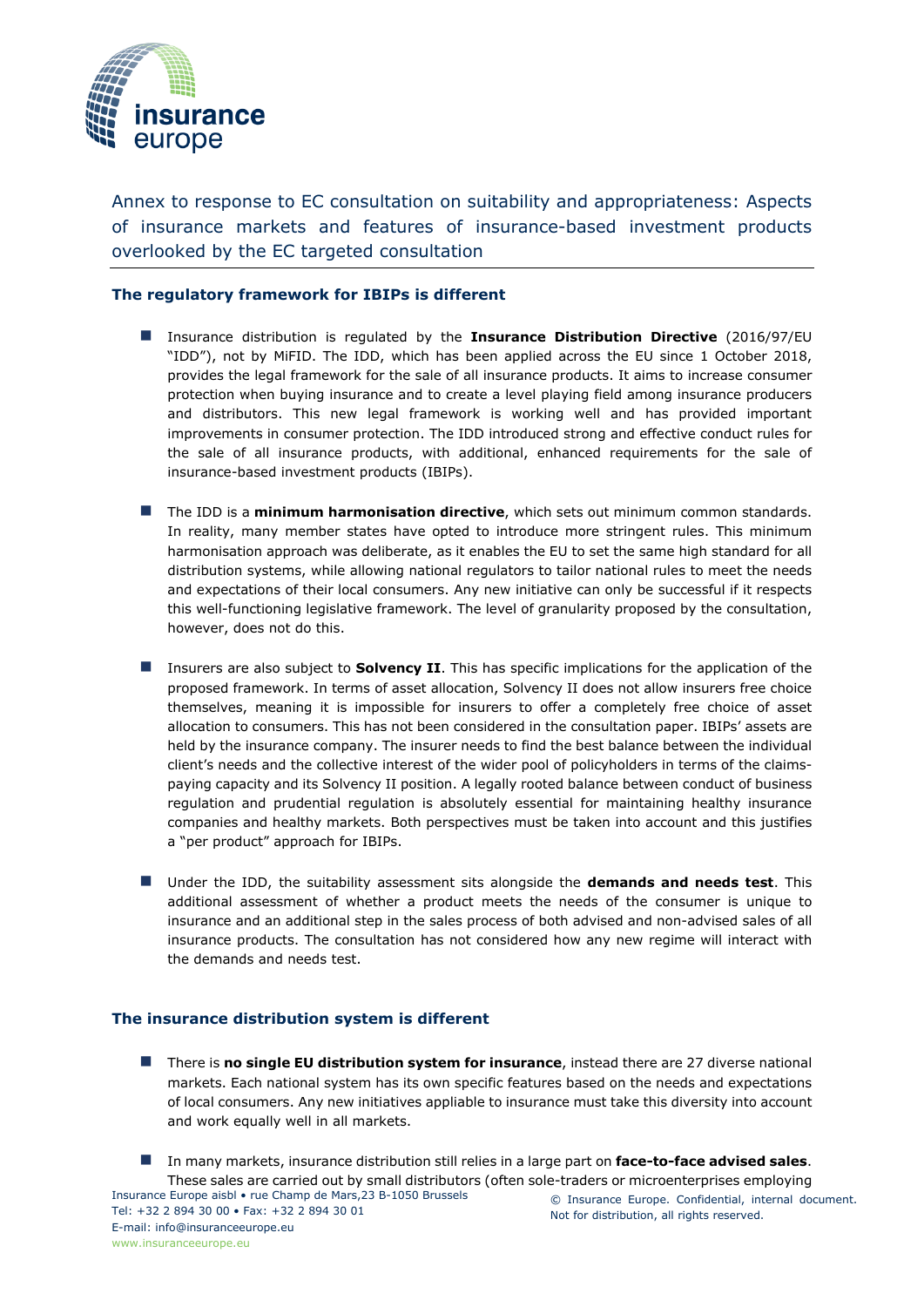

two or three people). These advisers often operate in specific local areas, where there would otherwise be limited access to advice. They typically provide advice on a range of insurance products across several product lines. They are insurance experts not investment experts. While they can provide high quality advice on products offered by insurers, they are unlikely to have the skills and expertise to also offer advice on other investment products (especially those offered by third parties) as seems to be envisaged in the consultation. The implications of this have not been considered, nor have the implications for training and registration requirements for advisers.

- Some EU markets have a legal requirement to provide advice prior to the sale of an IBIP. **Mandatory advice** is usually financed through commission. The consultation paper does not appear to consider how the new regime would be applied in markets with mandatory advice. In particular, no consideration is given to how this new service would be financed, where advice is usually financed through commission.
- In many markets, execution-only sales of IBIPs do not exist and the online distribution of IBIPs is also very limited. In these markets, it is unclear what purpose the new regime would serve and how it would benefit consumers.

## **IBIPs have different features**

- **IBIPs are not simply investment products** with an insurance wrapper. They are fundamentally different and offer specific features. This fact has not been given due consideration in the proposed new regime, rendering it useless for IBIPs.
- **IBIPs can be designed and structured in many different ways**. Insurers offer a wide range of IBIPs that combine investment with unique features such as insurance cover, guarantees or capital protection mechanisms, flexibility of payments, estate benefits etc. Such elements can be designed and structured in many different ways to offer a diversified choice to consumers and better adapt to their needs. For example, the current definition of IBIPs includes unit-linked products, profit-participation products, hybrid products, certain annuities and national-specific products classified as packaged retail and insurance-based investment products (PRIIPs), such as certain funeral products. All these products can have different types and levels of guarantees at maturity, be linear or structured, static or dynamic (for example in the case of hybrids) and in many cases allow consumers to choose between different underlying investment options (MOPs). The difficulties in applying the standardised approach pursued in the Key Information Document (KID) for all PRIIPs has already demonstrated the impossibility of applying a single standard to all these products.
- **Many IBIPs offer a quarantee to investors.** These quarantees can be constructed in a variety of ways, each offering different protections and benefits to consumers. This existence (or not) of a guarantee is just as important in matching a product to the risk appetite of a consumer as the risk profile of the underlying assets. The proposed regime, however, gives this no consideration. Guaranteed products also include elements invested directly in the insurer's general account, without assets directly attributable to each individual client. The use of the general account is crucial to financing these guarantees. How these assets would be treated is also given no consideration in the consultation paper.
- Many IBIPs offer additional insurance cover. This is just as important to the consumer in choosing an IBIP as the criteria (risk, return, legal restrictions etc) included in the consultation paper. Not only do insurance customers choose whether or not they are looking for a product that includes a specific cover, they may also wish to differentiate between products based on the